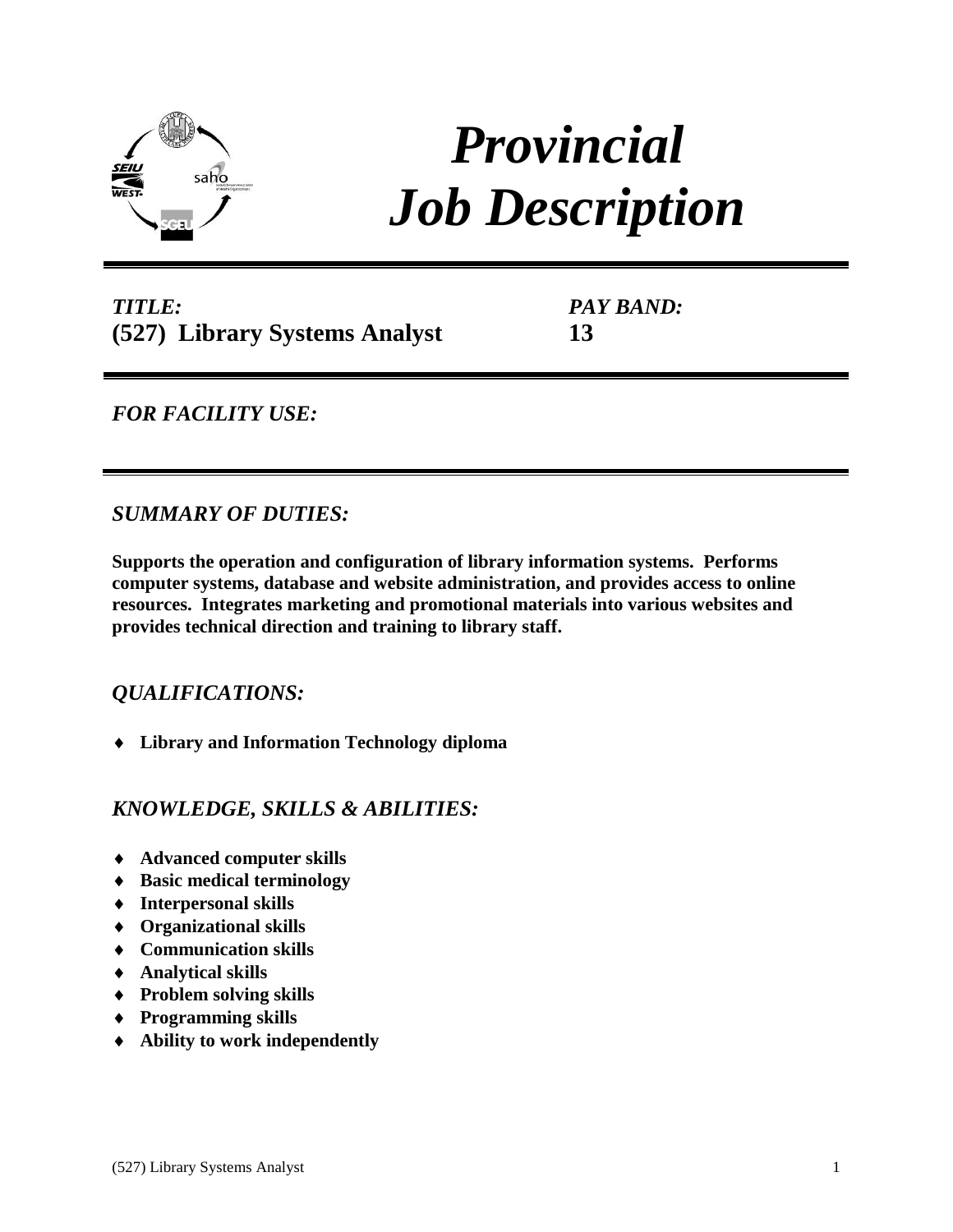### *EXPERIENCE:*

 **Previous: Twelve (12) months previous experience working with library information systems.** 

## *KEY ACTIVITIES:*

#### **A. Library Systems Administration**

- **Configures, supports and maintains all modules of various library information systems.**
- **Provides functional advice and technical expertise to library staff.**
- **Configures and maintains all remote, digital assets and linking applications.**
- **Provides statistics and analyzes reports.**
- **Designs and updates various library websites in conjunction with the librarian.**
- **Investigates and analyzes technical and access issues.**
- **Researches and implements solutions to technical and access issues.**
- **Integrates Application Programming Interface (API) into workflows.**
- **Ensures compatibility with supporting information systems.**
- **B. System Development and Documentation**
- **Designs/creates databases, workflow, documentation, quality control.**
- **Performs database maintenance, including analyzing textbases, applying software updates, and troubleshooting issues.**
- **Assists with standardization of policies, clinical documents and related information.**
- **Assists library patrons in locating needed material.**

#### **C. Collection Management**

- **Administers journal subscriptions and coordinates renewals.**
- **Oversees all document delivery and Inter Library Loans (ILL).**
- **Maintains and updates collection records.**
- **Supports library staff with serials processing.**
- **Prepares reports and interprets data.**

#### **D. Library Marketing**

- **Designs and develops digital advertisements, signage, printed brochures and handouts, adhering to SHA Communications standards.**
- **Assist in the development and delivery of online tutorials and online training sessions.**
- **Integrates access services with the website and library information systems.**